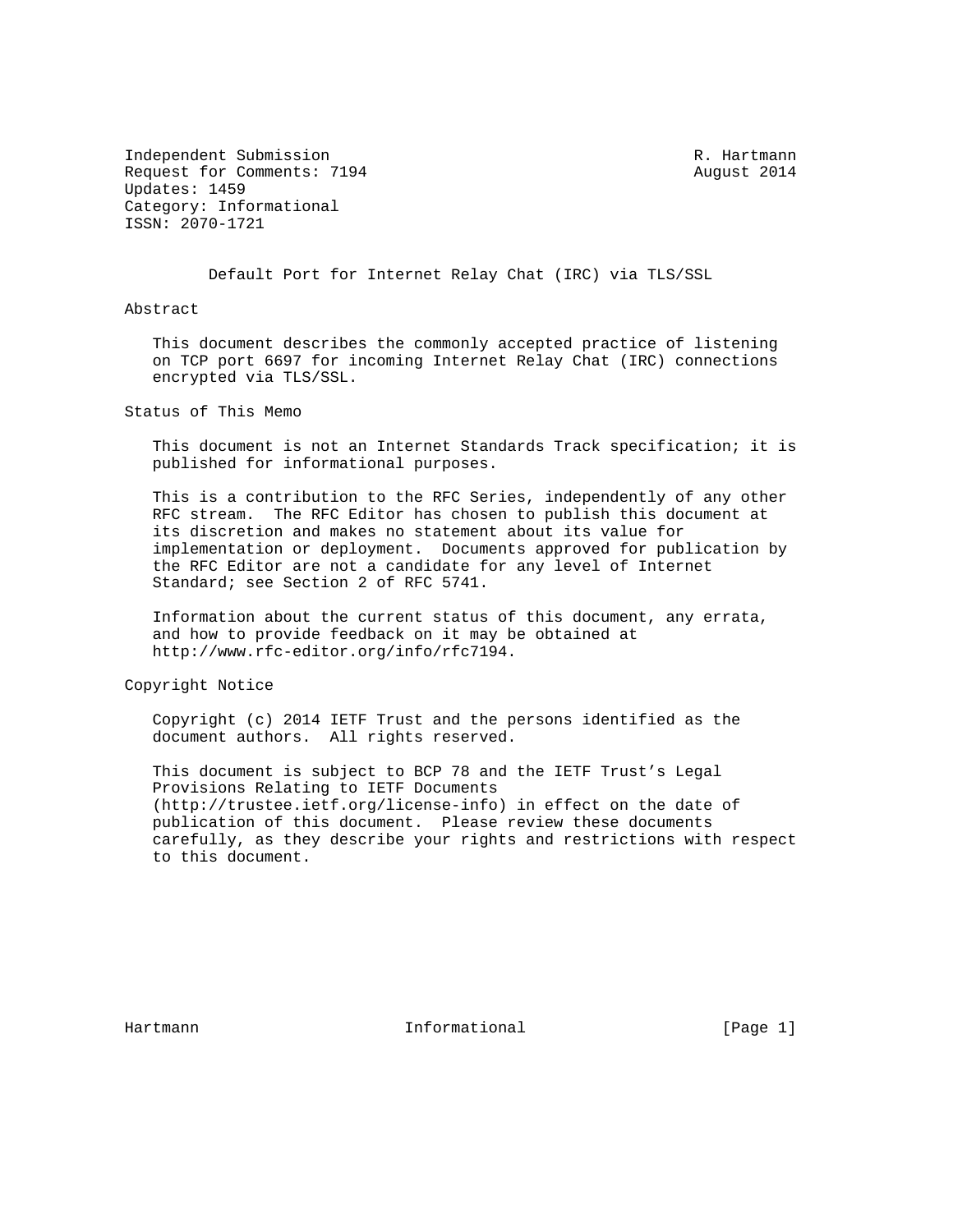Table of Contents

| 2.1. Connection Establishment $\ldots, \ldots, \ldots, \ldots, \ldots, \ldots, \ldots, \ldots, 2$ |
|---------------------------------------------------------------------------------------------------|
|                                                                                                   |
|                                                                                                   |
|                                                                                                   |
|                                                                                                   |
|                                                                                                   |
|                                                                                                   |
|                                                                                                   |
|                                                                                                   |
|                                                                                                   |

# 1. Rationale

 Although system port assignments exist for IRC traffic that is plain text (TCP/UDP port 194) or TLS/SSL encrypted (TCP/UDP port 994) [IANALIST], it is common practice amongst IRC networks not to use them for reasons of convenience and general availability on systems where no root access is granted or desired.

 IRC networks have defaulted to listening on TCP port 6667 for plain text connections for a considerable time now. This is covered by the IRCU assignment of TCP/UDP ports 6665-6669.

 Similar consensus has been reached within the IRC community about listening on TCP port 6697 for incoming IRC connections encrypted via TLS/SSL [RFC5246].

### 2. Technical Details

### 2.1. Connection Establishment

 An IRC client connects to an IRC server. Immediately after that, a normal TLS/SSL handshake takes place. Once the TLS/SSL connection has been established, a normal IRC connection is established via the tunnel. Optionally, the IRC server may set a specific user mode (umode) for the client, marking it as using TLS/SSL. Again, optionally, an IRC server might offer the option to create channels in such a way that only clients connected via TLS/SSL may join.

 For details on how IRC works, see [RFC1459], [RFC2810], [RFC2811], [RFC2812], and [RFC2813]. Please note that IRC is extremely fragmented, and implementation details can vary wildly. Most implementations regard the latter RFCs as suggestions, not as binding.

Hartmann **Informational Informational** [Page 2]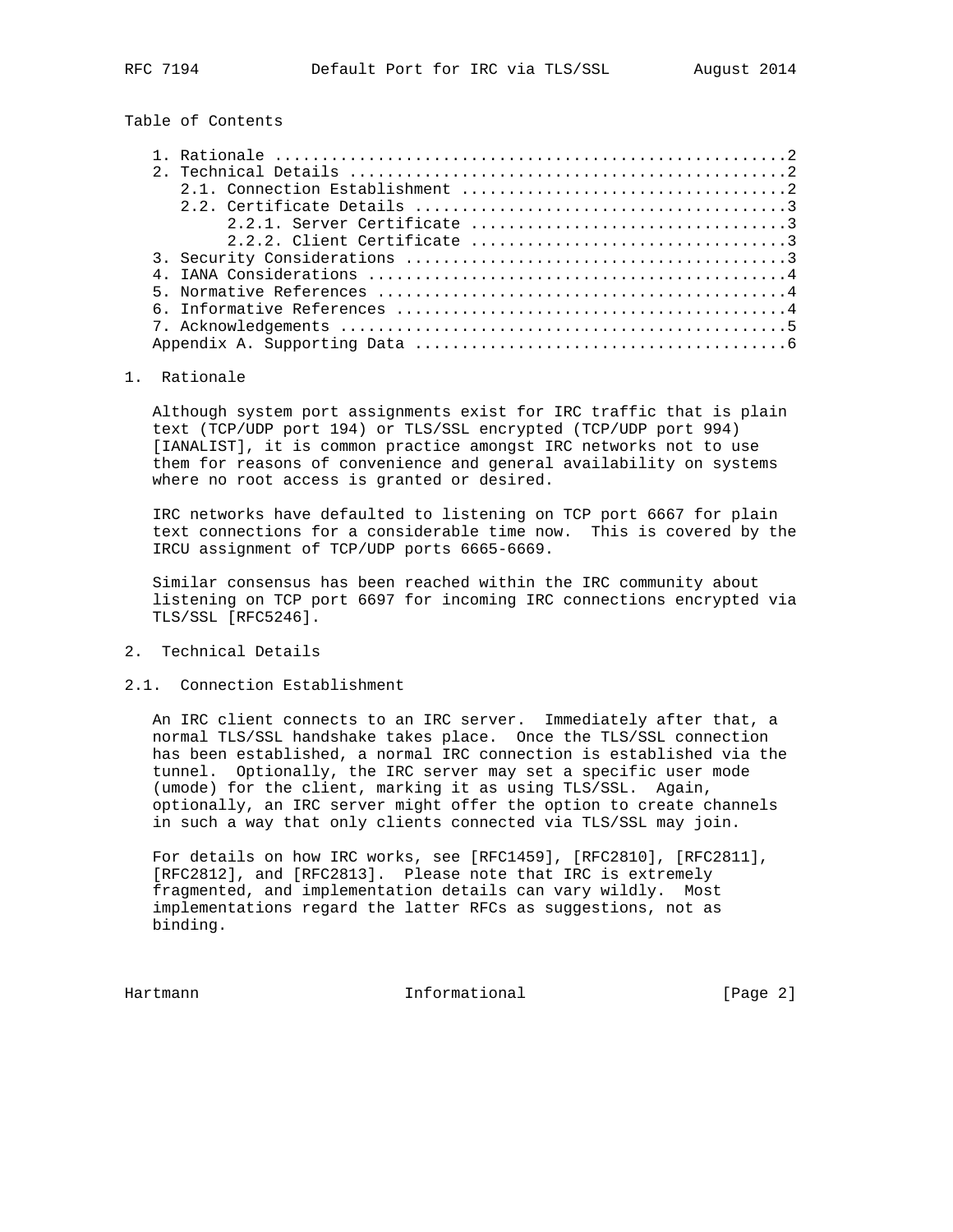## 2.2. Certificate Details

2.2.1. Server Certificate

 The IRC server's certificate should be issued by a commonly trusted certification authority (CA).

 The Common Name should match the Fully Qualified Domain Name (FQDN) of the IRC server or have appropriate wildcards, if applicable.

The IRC client should verify the certificate.

### 2.2.2. Client Certificate

 If the client is using a certificate as well, it should be issued by a commonly trusted CA or a CA designated by the IRC network.

The certificate's Common Name should match the main IRC nickname.

If the network offers nick registration, this nick should be used.

 If the network offers grouped nicks, the main nick or account name should be used.

 If the network offers nick registration, the client certificate should be used to identify the user against the nick database. See [CERTFP] for a possible implementation.

3. Security Considerations

 The lack of a common, well-established listening port for IRC via TLS/SSL could lead to end users being unaware of their IRC network of choice supporting TLS/SSL. Thus, they might not use encryption even if they wanted to.

 It should be noted that this document merely describes client-to server encryption. There are still other attack vectors like malicious administrators, compromised servers, insecure server-to server communication, channels that do not enforce encryption for all channel members, malicious clients, or comprised client machines on which logs are stored.

 Those attacks can by their very nature not be addressed by client-to server encryption. Additional safeguards are needed if a user fears any of the threats above.

Hartmann **Informational Informational** [Page 3]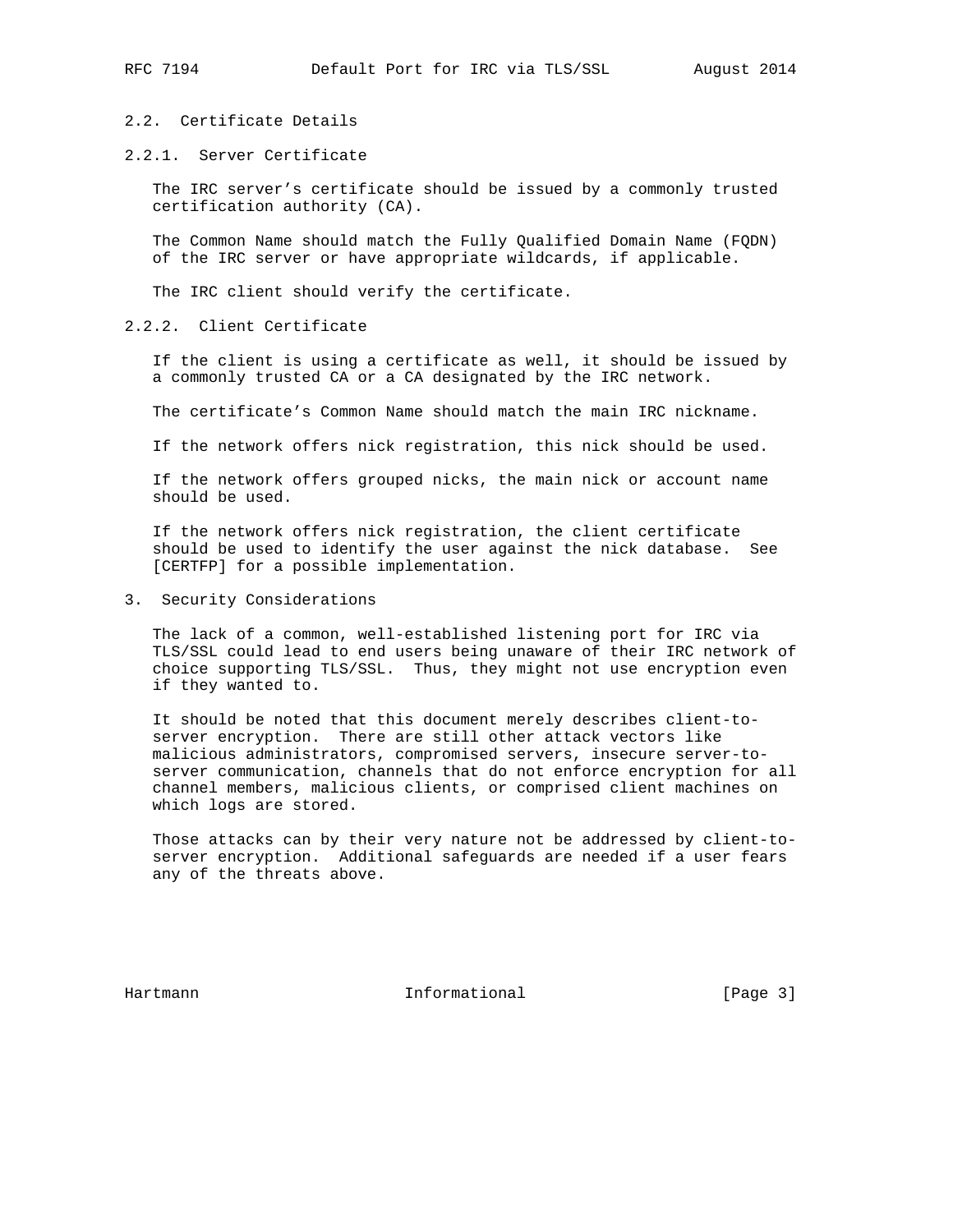This document does not address server links as there are no commonly accepted ports or even back-end protocols. Ports and back-end protocols are normally established in a bilateral agreement. All operators are encouraged to use strong encryption for back-end traffic, no matter if they offer IRC via TLS/SSL to end users.

4. IANA Considerations

 An assignment of TCP port 6697 for IRC via TLS/SSL has been made. The service name is "ircs-u" and the description "Internet Relay Chat via TLS/SSL":

ircs-u 6697/tcp Internet Relay Chat via TLS/SSL

- 5. Normative References
	- [RFC1459] Oikarinen, J. and D. Reed, "Internet Relay Chat Protocol", RFC 1459, May 1993.
	- [RFC2810] Kalt, C., "Internet Relay Chat: Architecture", RFC 2810, April 2000.
	- [RFC2811] Kalt, C., "Internet Relay Chat: Channel Management", RFC 2811, April 2000.
	- [RFC2812] Kalt, C., "Internet Relay Chat: Client Protocol", RFC 2812, April 2000.
	- [RFC2813] Kalt, C., "Internet Relay Chat: Server Protocol", RFC 2813, April 2000.
	- [RFC5246] Dierks, T. and E. Rescorla, "The Transport Layer Security (TLS) Protocol Version 1.2", RFC 5246, August 2008.
- 6. Informative References
	- [IANALIST] IANA, "Service Name and Transport Protocol Port Number Registry", <http://www.iana.org/assignments/ service-names-port-numbers>.
	- [TOP100] netsplit.de, "IRC Networks Top 100", <http://irc.netsplit.de/networks/top100.php>.
	- [MAVERICK] netsplit.de, "IRC Networks in alphabetical order", <http://irc.netsplit.de/networks/ lists.php?query=maverick>.

Hartmann **Informational Informational** [Page 4]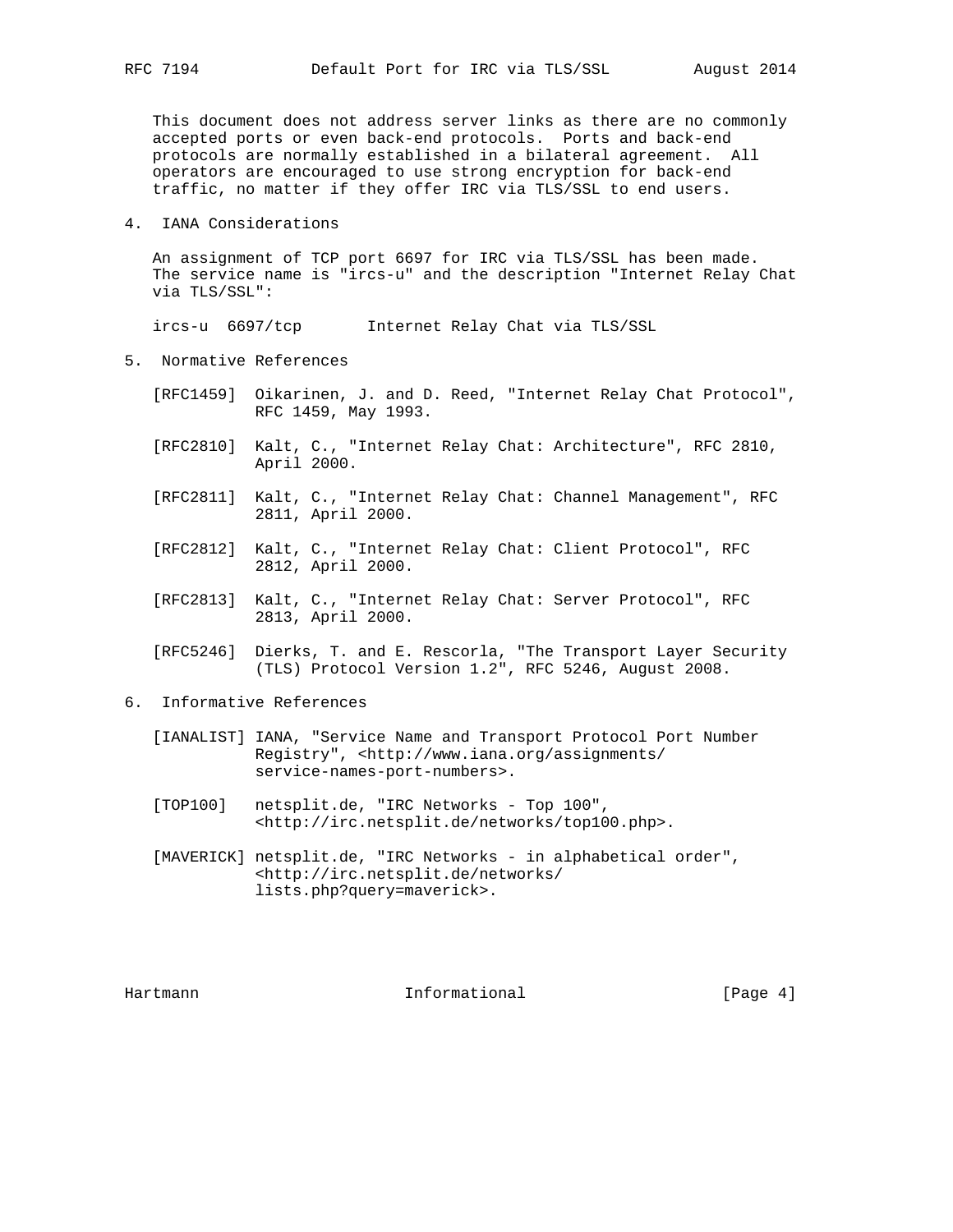[CERTFP] The Open and Free Technology Community, "OFTC - NickServ/CertFP", <http://www.oftc.net/oftc/NickServ/CertFP>.

# 7. Acknowledgements

Thanks go to the IRC community at large for reaching a consensus.

 Special thanks go to the IRC operators who were eager to support port 6697 on their respective networks.

 Special thanks also go to Nevil Brownlee and James Schaad for working on this document in their capacities as Independent Submissions Editor and Reviewer, respectively.

Hartmann Informational [Page 5]